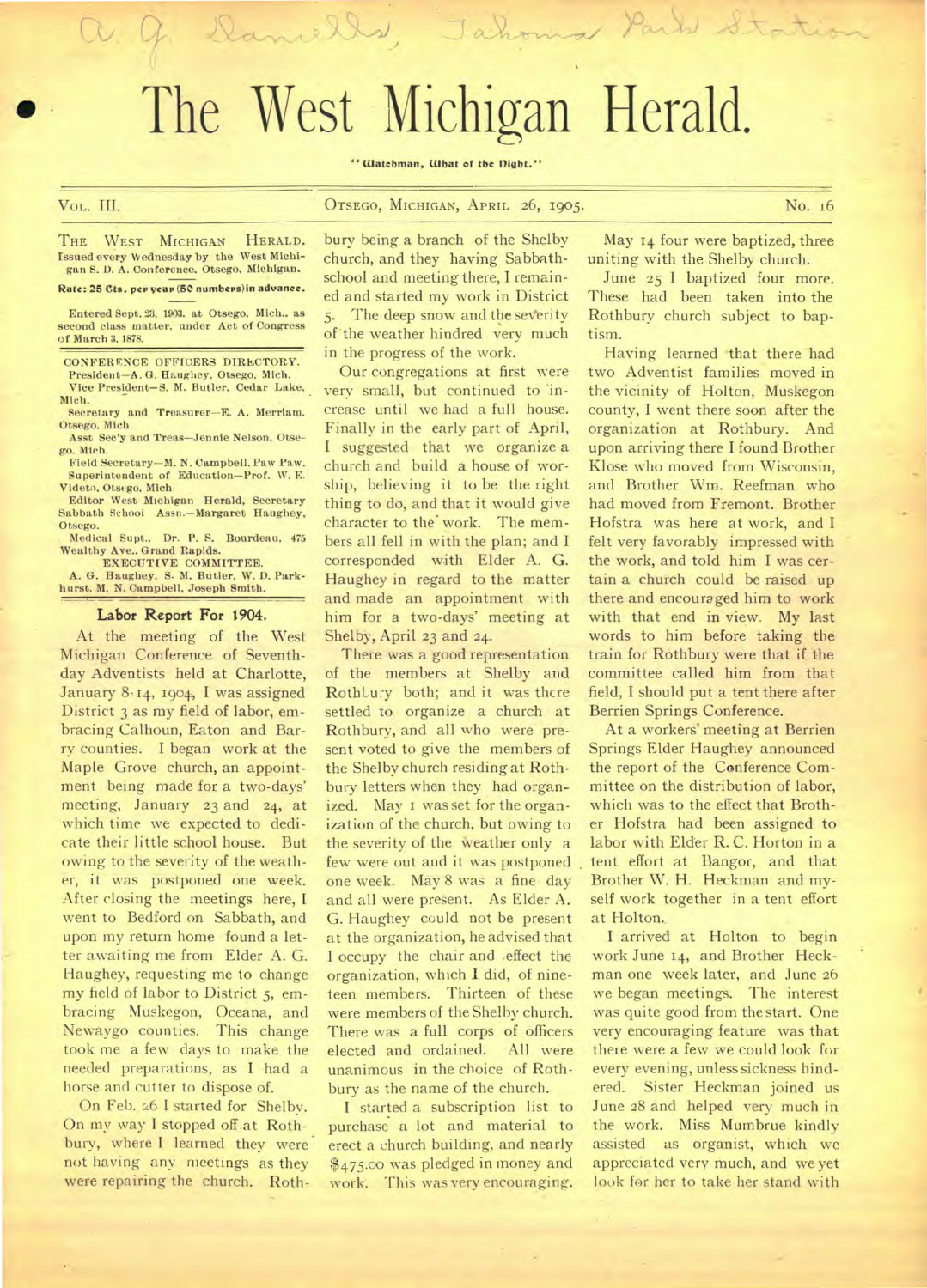us in the message. Miss Nina Parkhurst was with us about one week and her help was greatly appreciated by us all.

Another very important feature of the work was the children's meetings which were conducted by Sister Heckman, assisted by Miss Parkhurst during her stay. At the first meeting there were twenty-six out. I was not present at the opening, but returned when about half through. It was a most glorious sight to see their bright intelligent faces light up and their eyes sparkle with interest, and I could not keep from praising God that we were able to help both old and young, and also in giving me a part in proclaiming the third angel's message to the world.

But Satan is always on hand to hinder the work as he sees any becoming interested. And here a few of the leading Methodists of the place opposed our work, especially the children's meetings, advising them not to attend the meetings nor have anything to do with us. This caused a falling off, not only at the children's meetings, but as the testing truths were presented from the desk, it caused a falling off at the evening meetings also.

From the first the Sabbath meetings and Sabbath-school were held in a tent, and a few from the outside attended.

August 29 we moved the tent three miles north in the country, and our attendance from the first was better than at Holton. But the cold and rainy weather at the last hindered the people from coming and necessitated our getting a stove for the large tent, which made it quite comfortable.

Sabbath, October 8, we all drove out to a very beautiful lake where six willing souls followed their Lord in baptism. These were to unite with the Fremont church until the organization of the church here. We had been working to get each one to laboring for souls and at our next Sabbath meeting we introduced the special Signs for

November, and money was raised to purchase fifty sets. To me this was very encouraging. As one of old has said, "they all had a mind to work."

October 29 we broke camp, though with sadness of heart, as at our last meeting we had a full tent. There is a growing interest there, and if all our brethren and sisters fully consecrate themselves to God and continue to work for souls, they will soon have a very strong church.

The matter of church organization was fully discussed by all the brethren and sisters, and I corresponded with Elder Haughey in regard to the matter and he favored it and requested me to make a date, giving him two or three weeks' notice, which I did. But after all we were disappointed. But the Conference Committee sent Elder Fred Brink December upon the date named for organization.

Brother Brink gave a very interesting talk from John 15:1.9, after which Brother Brink, being sent by the committee, was invited to occupy the chair, and the organization was effected through the seven members belonging to other Seventh-day Adventist churches. Sunday the election and ordination of officers took place. The name chosen for their church was the Holton church of Seventh-day Adventists, and a resolution was passed that I present their request for membership at the next session of the West Michigan Conference of SeVenth-day Adventists to be held at Grand Rapids January 20-25, 1905-

I must briefly mention the faithful labors of Sister Clara Crothers who rendered efficient help as organist and leading soprano, and it was greatly appreciated by all.

I received a letter from Elder A. G. Haughey in regard to assignment of labor for the week of prayer. This I attended to as requested.

Now a few words in behalf of

the Review campaign. I can say all the resident members in the following named churches are subscribers to, and receiving the weekly visits of our beloved paper: Shelby, Rothbury, Holton, Fremont, Denver Center, and Hesperia; Muskegon being the only church in the District I have not visited in the interest of this work, Elder Haughey in his letter having said that Brother Prescott would report for Muskegon. But just about this time Brother Prescott was taken down with a severe attack of pneumonia, which resulted in his death. This has been a serious loss to the cause and work at Muskegon, and I hope the coming committee will do something to have the work so well begun carried forward in• harmony with God's mind.

There are some other places in the District that seem very favorable for future labor in tent work. And whoever is assigned to this field for the coming year, I will do all I can to help by way of counsel or anything else in my power to push the work, for I feel a deep interest in this part of God's great vineyard. And my greatest desire is to see this message carried to earth's remotest bounds, and that I as a faithful hunter and fisher of men may hear the well done in the end.

### W. C. HEBNER.

# Object of the Sabbath-school and Its Relation to Other Branches of Our Work.

## (To be continued)

Through the prophet Hosea, God has made the startling significant statement, "My people is destroyed for lack of knowledge." Hos, 4:6. The vast number of perishing souls' about us brings forcibly to our minds the terrible consequences that follow ignorance of-God and His word. To impart knowledge of .the gospel in the mind, and foster the love of Christ in the soul is the grand object of all christian work. The Sabbath-school is a most important factor in this work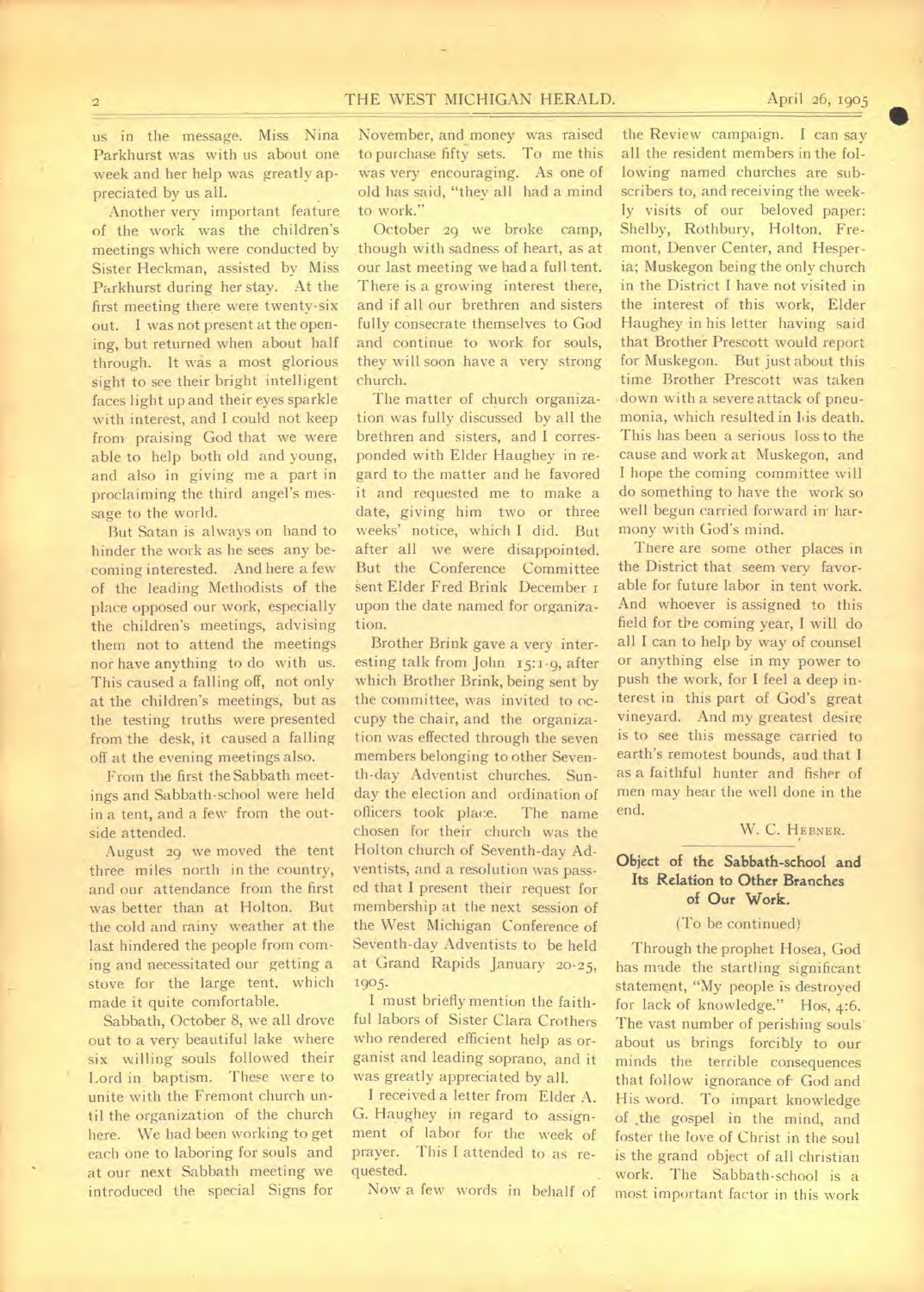# April 26, 1905. THE WEST MICHIGAN HERALD. 3

of soul-saving. Some one has called the Sabbath-school the nursery of the church. It seems to me that it should be much more than that. No Christian can outgrow the Sabbath-school. It should be as a table spread with spiritual food suitable for people of all ages and conditions of christian growth, where young and old may in sweet communion feast on the living bread, and drink deeply of the water from the wells of salvation.

Too often we forget the real aim of our Sabbath-school, and allow the general exercise and class study to• be conducted in such a lifeless way that but little good is accomplished. Never should the genuine object of the school, the salvation of souls, be permitted to get any where in our mental vision except straight ahead of us, for if we do we shall fail to lead the pupils to salvation.

It is said that the only way to hit anything high is to aim high. Therefore we must aim definitely at soul-saving in our Sabbathschool work, and make all other things subordinate to this great purpose. The Sabbath is the day on which God comes nearest his people, and the Sabbath-school presents to the earnest, devoted worker the very best of opportunities for fastening the truth upon the minds of seekers after God. I cannot see how any soul-winner can willingly pass by the responsibilities for doing good offered by the Sabbathschool. The wide-awake Christian will be wide-awake on Sabbath morning, and at his post, whether he be pupil or teacher, unless he has a good REASON for absence not simply an excuse.

Christ says, according to our faith be it unto us. Supreme confidence in our Master and unbounded love for our work will bring grand results. Sometimes we are too timid to expect great things from God, and go at our work with an air that says plainly that we are not expecting much. But some one says; "I have tried so many

times to lead my class to Christ and can see little change in the lives of my pupils." Here the aim is right, but why does it fail? Perhaps there is not enough powder (power) behind the ball! Things go down with very little help, but it takes power to lift them up. Then too, many people do their fighting against the devil with blank cartridges. Let us see that our shells are loaded with truth, to be sent home to the heart by the power of the spirit of God, and there will be less lack of results in our work.

There are two phases of this subject to which I wish to call your attention. Christ in speaking of His mission said; "The Son of Man is come to seek and save that which was lost." Sometimes we forget that as Sabbath-school workers we have a work of seeking laid upon us. The most thorough preparation for carrying on our work will have little effect in saving souls if we never get near them. We do too much firing at random. If we have gathered our pupils in by dilligent search, and know something of their character and environements by coming in actual contact with them, we can reach them more directly and easily, and will have accomplished another grand object of Sabbath-school work,—brought the pupils into personal touch with a live Christian. Too much of our work is done at arm's length, indeed we may hold it farther away and touch it only with a long pole. The gardener who wishes to nurse tiny sprouting seed to the full perfection of a fruit bearing plant, gets down on his knees as soon as the little sprout appears above the soil, and with his hands loosens the earth, and roots out any weeds that may be springing up to choke his tender plant. The Sabbath-school falls far below its privileges and duties if it fails to encourage and strengthen Christian sympathy and helpfulness among all its members. It is the work which, more than

any other, gives opportunity to all. Old or young, whether educated, or with only the native ability that God has given, may find ample opportunity of cultivating his gifts and becoming a bearer of fruit instead of a cumberer of the ground. The ideal Sabbath-school is one in which every member is a worker, and every worker is a helper. It holds before us the grand goal of Christian experience,—unity of faith, unity of purpose, unity of  $\prime$ action.

## B. F. KNEELAND.

# **Are You a Leader,** or Only **Being Led ?**

This question should strike home to every heart that is working for the Third Angel's Message. What God wants and what this cause needs is a band of strong men and women. Men of strong individuality and who have courage to stand for truth and right under all circumstances. We are not bid by our Lord to fight for our own glory, nor our own name, nor our own reputation, but to fight for the Third Angel's Message, and to leave the result with our "Advocate" "who careth for us." This takes courage and especially at this time when so many spurious notions are coming to light, and that is the very reason the cause needs strong men—men who can be tied to so to speak—men who have courage for Christ's sake to express their opinion and let their influence be felt. In every issue that comes we must choose sides, and while we are choosing we must have the good of the work in view, and base every argument upon the bible the only true guide and rule of faith. Every true Seventh-Day Adventist believes that we received the Third Angel's Message direct from God through the Bible and that that message has made this people what it is. Therefore as I hear from one place or another of changing the message, or of some such work, I boldly declare that this message needs no changes. By the Spirit of